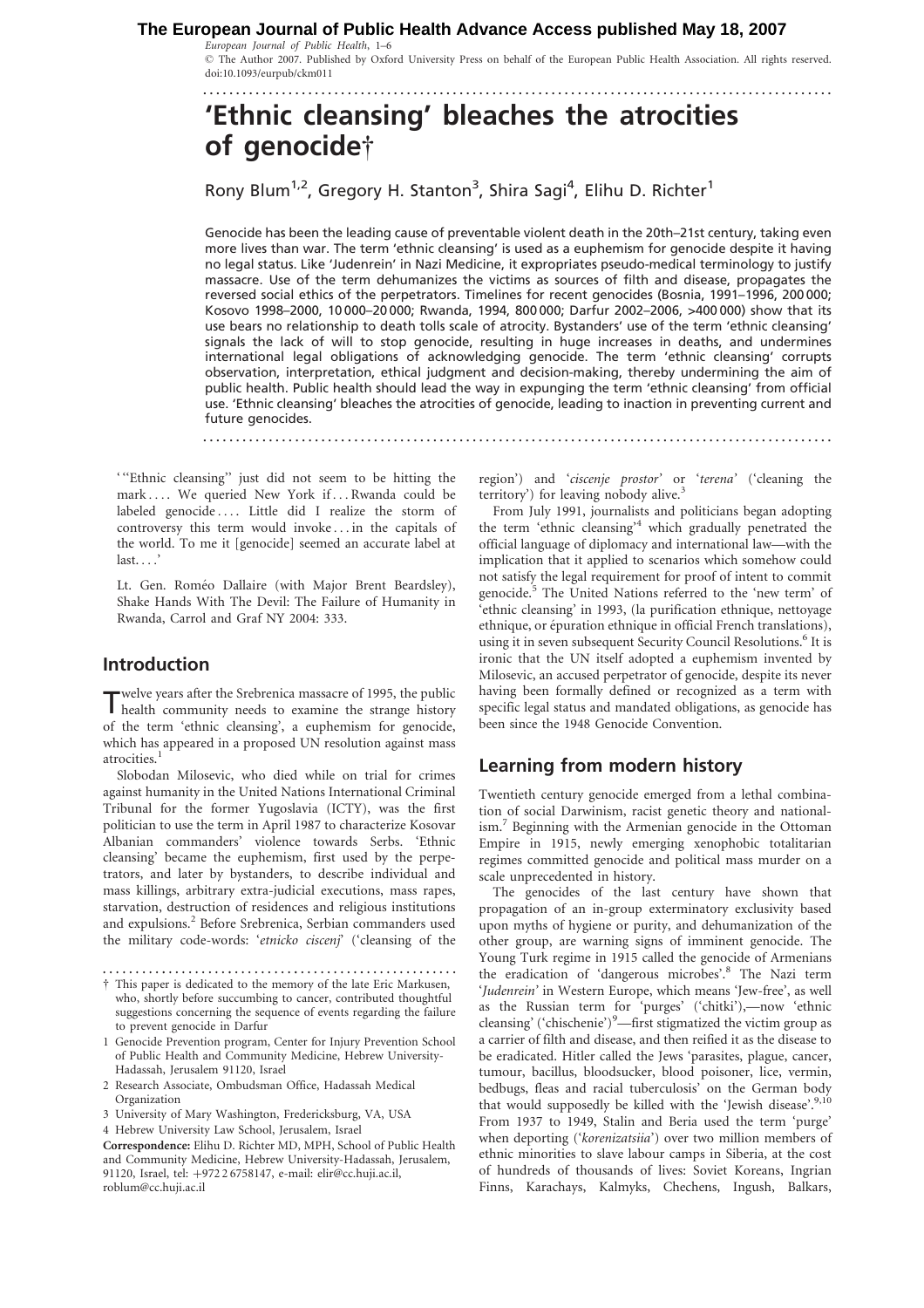Crimean Tatars, Crimean and Black Sea Greeks, Meshetian Turks, Kurds, Khemshils and the Jewish community to a Soviet-invented 'Jewish homeland' in Birobijian.<sup>11</sup> In 1988, the Soviets used the term 'ethnic purge' ('etnicheskie chistki') to describe expulsions of Azerbaijanis from Nagorno-Karabakh. In Rwanda, Hutu radio in 1994 used the term 'cockroaches' ('inyenzi') to incite mass murder of Tutsis by machete-wielding militias.<sup>12</sup>

Totalitarians, whose power depended upon incitement, exploited ethically flawed and misconceived pseudo-medical theories to instigate forced sterilizations, selection, massacres and genocide.<sup>13</sup> Prestigious northern European medical institutions fostered eugenic massacres that preceded World War II. Anthropologists and geneticists were the misclassifiers, public health experts were the mistaken theoreticians and coordinators, and physicians, especially psychiatrists, were the death 'selectors'.<sup>14</sup> These perpetrators disavowed their ethical responsibility for genocide at Nuremburg, where they claimed to have been mere 'technical experts', not decision-makers. The world medical community has been reluctant to recognize that many of its illustrious members legitimized massacre as a public health measure.<sup>15</sup> Charismatic xenophobic leaders characterized vulnerable victim communities as 'filth' and 'disease' to motivate young male perpetrators. The collective delusion of their heroic role in sanitizing society increased group belonging while lessening personal responsibility.<sup>16,17</sup> Inflicting violence on resented communities while distributing plundered goods reinforced in-group complicity and commitment to this collective delusion.<sup>18</sup> The role of 'reverse jargon' in reversing ordinary social ethics has been crucial to the genocidal agenda of the perpetrators and to sustaining in-group self-esteem.<sup>19</sup> The term 'cleansing' 'normalizes' the delusion that massacres are measures to promote 'hygiene'.<sup>19-20</sup>

The ICTY<sup>21</sup> concluded that what happened in Bosnia was genocide, while Kosovo was described as 'ethnic cleansing' despite 11 000 dead in 529 mass graves, a systematic campaign to burn or destroy bodies of the dead to obliterate the evidence, the destruction of 1200 cities and towns, commander-organized rapes, castrations, violation of medical neutrality, enslavement, imprisonment in concentration camps, torture, enforced prostitution, slaughter of leaders and elites, and persecution on political, 'racial', and religious grounds.<sup>22</sup> Recurrent motifs of sanitation and disease also surfaced as Albanian commanders called dark-skinned Roma 'majupi' ('lower than garbage'), as hundreds of Roma were dying<sup>23</sup> —only 50 years after a quarter to half a million of Roma perished from genocide in World War II.<sup>24</sup>

## Death tolls and use of the terms 'ethnic cleansing' and 'genocide'

Use of the term 'genocide' does not necessarily guarantee intervention. But does use of the term 'ethnic cleansing' signal less will or action to recognize genocide, and stop the perpetrators, than does the term genocide? To examine this question, we tracked trends in the use of the terms 'ethnic cleansing', genocide, and both terms simultaneously in New York Times articles in years 1990–2005.<sup>25</sup> These 15 years included the genocide in Bosnia 1990–1995, with 200 000 dead, Kosovo 1998–1999, with 10 000–20 000 dead, Rwanda, 1994, with 800 000 dead, and Darfur 2003ff., now with more than 400 000 dead.<sup>26</sup> We also tracked data on time trends in citation of these terms in the international legal literature, $27$ UN press releases,<sup>28</sup> and statements by Amnesty International and Human Rights Watch.<sup>29,30</sup> (Spread sheets for references 25–29 are at www.genocidewatch.org.<sup>26, op cit</sup>)

Our premise is that the number of times the terms were cited (separately and together) roughly indicated the level of interest, but that the ratio between the terms—'ethnic cleansing' and 'genocide'—measures the will for emergency response. We surmised that when both terms were used together, the term 'ethnic cleansing' conveyed the same sense of urgency associated with 'genocide'.

Figure 1 presents data from word searches of the New York Times. From 1991, when Serbs began attacking Bosnians and Croats, the term 'ethnic cleansing' alone appeared with increasing frequency up to 1993,—3.5 times more than the term 'genocide'. From 1994 and thereafter, through the Srebrenica massacre, until NATO bombing and the Dayton Peace Accords halted the genocide, use of the term 'genocide' greatly superceded that of 'ethnic cleansing'—but not until 3 years elapsed and most of the 200 000 dead had already been killed in Bosnia. As the quote from General Dallaire noted, in Rwanda, there was a shorter, but more



Figure 1 Use of terms 'Genocide' and Ethnic Cleansing' in relation to cumulative death tolls in four genocides, New York Times: 1990–2006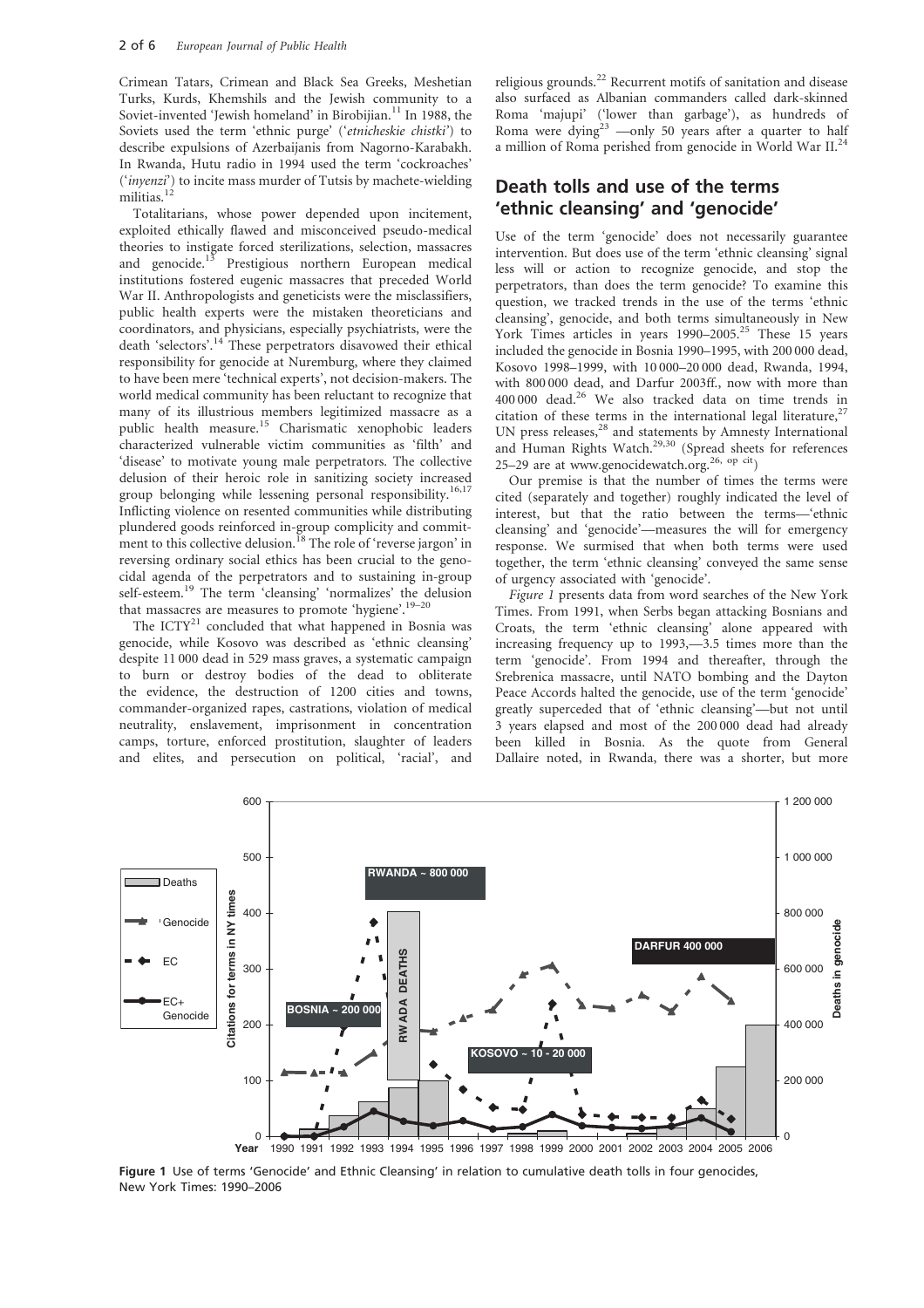catastrophic, delay before UN officials and agencies recognized that the 3-4 months organized massacres were genocide. In contrast, the first recognition of genocide in Kosovo in 1998–1999 occurred more rapidly, with much lower death tolls. Thereafter, citation of the term 'ethnic cleansing' rose and fell sharply, but remained substantially less than citation of 'genocide'. Indeed, intervention in Kosovo followed the use of the term 'genocide' by United States Ambassador for War Crimes Issues, David Scheffer,<sup>31</sup> in 1999—a characterization for which he was criticized.<sup>32</sup>

In summary, (i) New York Times citations of the term 'ethnic cleansing' fell, while that of 'genocide' rose; (ii) the terms were usually mutually exclusive, (iii) use of the term 'ethnic cleansing' did not lead to, or promote, earlier recognition of genocide or shorter response times in former Yugoslavia and (iv) lower death tolls in Kosovo were associated with more rapid dominance of the term 'genocide' vis-à-vis 'ethnic cleansing'. But in Darfur, with its far larger tolls of deaths and other mass atrocities, a more ambiguous response emerged. (see subsequently)

Figure 2 shows that citation of 'genocide' in the international legal literature ( $n =$ approximately 600) progressively increased in relation to citation of the term 'ethnic cleansing'  $(n = approximately 150)$  in 2004, (ratio 4:1). But use of both terms fell to 500 and 100, respectively as the Darfur genocide toll progressively increased in 2005.

In UN press releases on Darfur,<sup>28</sup> there were 438 citations of 'genocide' and 'ethnic cleansing' in 2004 and 2005—less than one half the total for Kosovo in 1998 and 1999  $(n = 991)$ , despite cumulative death tolls some five times greater than Bosnia and some 20-fold greater than Kosovo. Ratios of citations for 'genocide' in relation to 'ethnic cleansing' in United Nations release press releases throughout years 2002– 2005 actually rose from 2.9 to 3.9 and then fell back to 3.2 and then 2.3. The ratio has been approximately the same during the Darfur years as during the Kosovo genocide in years 1998– 1999 (3 and 2.1, respectively), Even so, during a period of peak interest in Darfur (April–Dec 2004), the total number of citations for 'genocide' and 'ethnic cleansing' was 181, or a mere 38% the number of citations for Kosovo in December– March 1998 ( $n = 478$ ), and the ratios for citations for

'genocide' in relation to 'ethnic cleansing' were not appreciably different—3.1–1, and 2.8–1 for Darfur and Kosovo, respectively.

For human rights organizations, data on citations for the terms 'genocide' and 'ethnic cleansing' in relation to Darfur show a 5:4 ratio (153 to 128) for Amnesty International.<sup>29</sup> For Human Rights Watch official reports on Darfur, the corresponding ratio was 4:9, (363–451) as compared with a 30-fold preference (27 000–898) for the term 'genocide' over 'ethnic cleansing' in all articles on its website.<sup>30</sup> As late as November 2006, Human Rights Watch prominently featured the term 'ethnic cleansing' as the headline in large fonts on its home page illustration about Darfur, Sudan.<sup>33</sup> Both Human Rights Watch and Amnesty International have failed to officially call the widespread massacres in Darfur 'genocide', thereby appearing to acquiesce in the official tolerance for the increased scale of atrocities, (see subsequently).

These findings on the ambiguous response of the UN and human rights organizations in Darfur contrast with the increasing number of citations for 'genocide' in both the NY Times and international legal literature. In short, both the frequency, and ratio, in use of both of the terms by the UN and human rights organizations bears no relationship whatsoever to death tolls and the scale of atrocity.

The prominent genocide legal scholar William Schabas<sup>5</sup> has asserted that 'ethnic cleansing' can never be genocide because the intent of 'ethnic cleansing' is to drive out a population, whereas the specific intent of genocide is to destroy it. But this distinction ignores the fact that genocidal massacres often have both intents. They intentionally destroy a substantial part of an ethnic group, the specific intent necessary to prove genocide, and also have the intent to terrorize a population into flight or forced deportation. The findings on the relatively greater use of the term 'ethnic cleansing' by the UN press releases and human rights groups suggest the hypothesis of possible UN intent with the possible acquiescence of human rights groups—to stymie public awareness of genocide. In Darfur, this approach has relieved governments of their obligations under the Genocide Convention to stop the genocide.

A pattern of documentary evidence suggests that sometimes the UN has tried to sway global public opinion to deny the



Figure 2 Citations for 'Genocide' and 'Ethnic Cleansing': International Law Review Articles: 1990–2005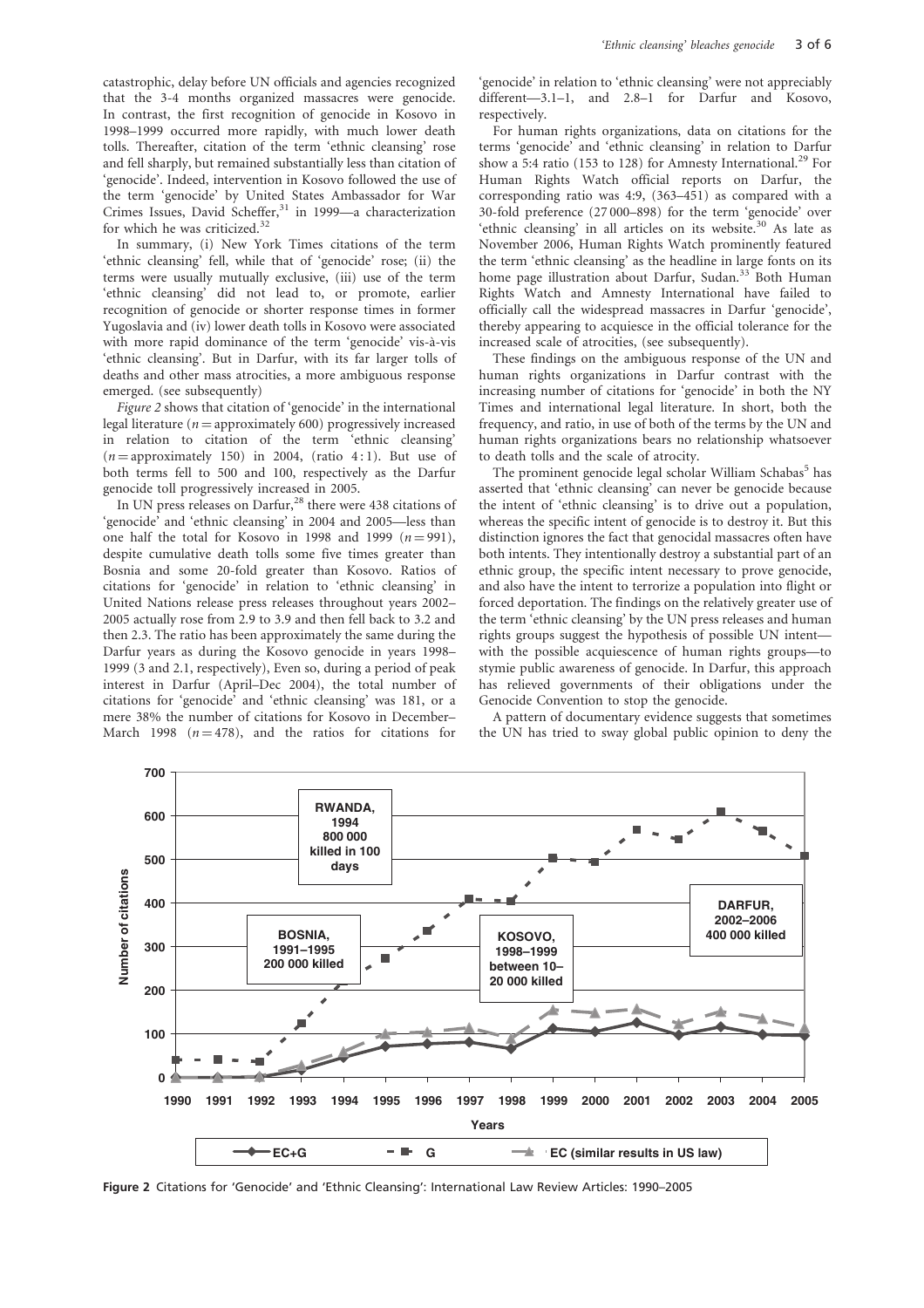genocide supported by the Government of Sudan—which was the conclusion of the Coalition for International Justice investigation reported by Secretary of State Powell to the United Nations in September 2004. The State Department investigators concluded that the pattern of deaths, rapes, expulsions and pillaging indicated that acts of genocide were taking place.<sup>34</sup> The subsequent UN investigation did not accept the conclusion of the US State Department investigation, thereby neutralizing the impact of Secretary of State Colin Powell's use of the term 'genocide' for triggering effective intervention. Totten provides evidence to indicate that major methodological flaws in the UN report were both contributory causes and consequences of prior intent to manufacture doubt about the conclusions of the US State Department report. This report had a rigorous study design, based on a sampling strategy for interviewing refugees from different parts of Darfur, a standardized protocol for questionnaires, training of interviewees, and a specified statistical analysis for producing a range of estimates of the number of deaths from violence and other causes, and their regional distribution. It also collected reports by victims that the Janjaweed had used racial derogatory epithets—an indicator of genocidal intent. In contrast, the UN study had none of the above requirements for a valid epidemiologic investigation. Totten reported that the director of the UN investigation seemed to be planting the notion in the minds of the investigators that he did not expect them to discover an organized pattern of targeted violence or mens rea (proof of intent).<sup>34</sup>

In Darfur, the use of the term 'genocide' in the press and legal literature has not until now ensured effective intervention to prevent genocide, perhaps because the events described by Totten suggest that a UN decision not to use the term virtually ensured non-intervention. The Report of the International Commission of Inquiry on Darfur<sup>35</sup> erroneously concluded that the Sudanese government's motive of expulsion of insurgents relieved it of 'intent' to commit genocide. The Report was erroneous for two reasons. First, the unprovoked murder, enslavement and rape of abandoned women and children continued well after all insurgents had left the villages. Second, the Commission's legal smokescreen was directly contrary to the ICTY decision in The Prosecutor vs. Radovan Krstic, which reaffirmed that intent to commit genocide may be found in destruction of only part of a group, and does not require intent to destroy a whole group. The Krstic case also established that genocide can occur during civil war. The two are not mutually exclusive.<sup>36</sup>

Furthermore, use of the term 'ethnic cleansing', by the UN and human rights groups, even if well intentioned, such as in an essay recommending a peacekeeping force by Samantha Power<sup>37</sup> in The New Yorker, reinforced a systematically misleading and mutually exclusive alternative term for genocide. The term, is associated with denial and delay in bystander response, and an increase in death tolls, seems to have produced a numbing effect, with ever-larger numbers of violent deaths, rapes, forced starvation, enslavement, plunder and a campaign of expropriation against black African communities. The term renders collective expulsions, even when accompanied by the above atrocities as 'not genocide' both in usage by the United Nations Security Council and the ICTY, first with, and then without, quotation marks, as noted by the genocide legal scholar William Schabas.<sup>5, op cit</sup>

In May 2006, there were more than 8 000 000 citations for 'ethnic cleansing' on Google, up from 221 000 citations in January 2006, and 76 000 in September 2005. The term, often used without quotation marks, has already penetrated the medical literature<sup>38,39</sup> (36 citations), including The Lancet.<sup>40</sup> We ask: what would happen if a peer-reviewed article in a medical journal would have used the word 'Judenrein' without quotation marks just once as part of an objective technical description of the killing and expulsion of Jews from the Warsaw Ghetto during World War II?

## Genocide and the ethical import of delay: Rwanda and Darfur

In Bosnia, Kosovo, Rwanda and Darfur, while diplomats debated, the perpetrators raped, pillaged and murdered. In Rwanda, avoidance of use of the term 'genocide' at the outset of the killing by official United Nations agencies was the diplomatic excuse for inaction that allowed the genocide of 800 000 people to occur over a period of 3 months in  $1994$ <sup>41</sup> In Darfur, Sudan, in September 2004 there were 1.6 million crisis-affected people and an estimated 70 000 deaths by late  $2004<sub>1</sub><sup>42</sup>$  that, as a result of the inaction noted earlier, has probably exceeded 400 000 deaths.<sup>43</sup>

Had the media, decision-makers and NGOs concerned with human rights immediately employed the terms 'genocide', 'butchery' instead of 'ethnic cleansing' in Bosnia, Kosovo, Rwanda and Darfur, would there have been earlier intervention to save tens of thousands of lives? In Darfur, two epidemiological assessments inferred genocidal intent from a pattern of mass killing across space and time, the ethnic and racial profiles of victims, and statements made by perpetrators after mass rapes and atrocities against women and children were committed.<sup>44,45</sup> Neither used the term 'ethnic cleansing' even once, whereas 'genocide' appeared once in the former article, and 31 times in the latter.

The challenge to the public health community is to initiate and carry out rapid epidemiologic assessments when first reports of mass atrocities surface, no matter how fragmentary, using the models derived from epidemiologic investigations of epidemic disease. False negative reports and catastrophic delay<sup>46</sup> result from the repression and suppression biases inherent when the evidence is buried e.g. hidden mass graves, destruction of evidence of identity, residence and ownership.<sup>37</sup>

Parties to the 1948 Genocide Convention undertake to prevent and punish genocide in keeping with Article I.<sup>47</sup> In public health terms, prevention implies early warning systems, effective interventions, and punishment to help deter future perpetrators of genocide. Genocide in Rwanda, Bosnia and Darfur bespeak the catastrophic failures in applying the UNCG. Use of the term 'ethnic cleansing' conceals the failure to investigate, collect and report the evidence of genocide, and worse, to prevent it. The UN's failure to properly collect and report the evidence and the catastrophic consequences in Darfur—represents the most extreme example of a false negative.

These consequences state the case for action for applying the Precautionary Principle to expedite intervention to prevent or stop genocide. This Principle states that when there is uncertainty concerning the possibility of the occurrence of a major catastrophic event, the human costs of inaction prevent the outcome far outweigh those of preventive action. It shifts the burden of proof from those suspecting a catastrophic risk to those denying it. The ethics of public health lead us to conclude that invoking an approach based on this principle is preferable to invoking a euphemism that either promotes or excuses delay.<sup>48,49</sup>

#### Genocide or prevention

In the 20th century, the death toll from genocide, massacres, forced starvation, expulsions and other atrocities is estimated to have exceeded 170 million.<sup>50,51</sup> The proportion of non-combatant deaths in wars has increased from 5% of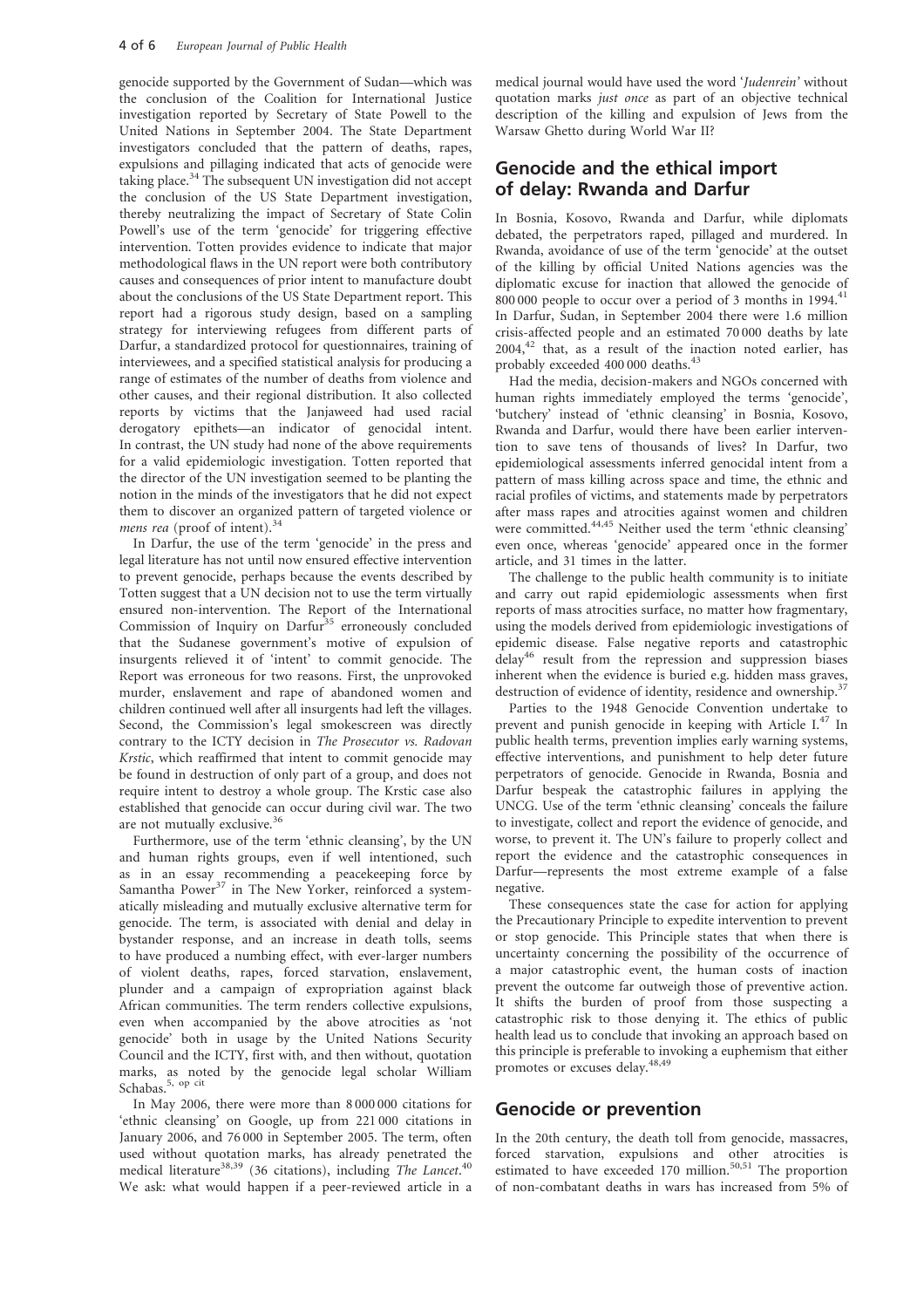the total death toll in World War I to 60% during World War II, to 80% in the civil wars of the 1970s and 1980s, and a large majority of the current 20 million refugees from war are women and children.<sup>52</sup> In all instances of genocide since 1948, there has been shameful delay in response by the UN, regional alliances, and major powers to first reports of genocidal acts, despite immediate media attention.

Our data on the use of the term 'ethnic cleansing' relative to the use of 'genocide', shows that it bears no relationship to death tolls. This fact alone belies the claim that its use is for legal rigour. Use of the term 'ethnic cleansing' by the media, legal community, politicians, diplomats, NGOs and even medical experts, obscures perception of this alarming assault on human life and public health, and indeed, may well have become one more tactic to preempt public recognition of genocide.

## Conclusion

We call on the medical world to lead the way in expunging the term 'ethnic cleansing' from use by the media, national and international governmental agencies, diplomats, legal bodies and human rights NGOs. Professional medical ethics should forbid the borrowing of dehumanizing euphemisms from perpetrators of genocide. The medical community must particularly reject a term that implies that genocidal mass atrocities 'cleanse' society of filth and disease.<sup>5</sup>

The term 'ethnic cleansing' adopts the distorted conceptions of its perpetrators as our own. Therefore, the case for expunging this term is more imperative than it was for 'Judenrein' and 'racial hygiene', since history has already forewarned us. The term 'ethnic cleansing' corrupts observation, interpretation and ethical judgment and decisionmaking, and lacks official legal status. It is inimical to the aim of public health. 'Ethnic cleansing' bleaches the atrocities of genocide and its continuing use undermines the prevention of genocide.

## Acknowledgements

We thank Tamar Berman for editorial assistance and Professor Elliot Berry for advice and encouragement, and the anonymous reviewer for his helpful notes.

#### Key points

- The term 'ethnic cleansing' has been used as a euphemism for genocide, despite its having no official legal standing.
- As with Nazi medicine, the term expropriates pseudomedical terminology to propagate the perpetrators' dehumanized view of the victim population as a source of filth or disease.
- Timelines for recent genocides show the term's use bears no relationship to death tolls.
- 'Ethnic cleansing' bleaches the atrocities of genocide and should be expunged from official use.

## References

- 1 UN Doc A/60/L.1: 2005 World Summit Outcome (paras 138, 139).
- 2 Spiegel PB, Salama P. War and mortality in Kosovo, 1998-99: an epidemiological testimony. Lancet 2000;355:2204–9.
- Petrovic D. Ethnic cleansing: an attempt at a methodology. Eur J Int Law  $1994:5:2-3$
- 4 Reuters 31 July, 1991, cited in Safire W. Political dictionary. New York: Random House, 1993:224–5.
- 5 Schabas W. Genocide in international law. Cambridge: University of Cambridge Press, 2000:200.
- 6 United Nations Security Council Resolutions 771, 780, 787, 808, 819, 827, 836. See Petrovic, D, op cit. Ethnic cleansing: an attempt at a methodology. n12.
- Weitz E. A Century of genocide: utopias of race and nation. Princeton: Princeton University Press, 2003:16–52.
- 8 Dadrian V. The role of Turkish physicians in the World War I genocide of Ottoman Armenians. Holocaust and Genocide Studies 1986;1:175.
- Naimark N. Fires of hatred: ethnic cleansing in 20th century Europe. Cambridge, MA: Harvard University Press, 2001:58–624.
- 10 Hitler A. Mein Kampf. I. 1924; 11:285–329, Nation and Race.
- 11 Pohl O. Stalin's genocide against the 'Repressed Peoples'. J Genocide Res 2000;2:267–93.
- 12 Power S. A Problem from Hell: America in the Age of Genocide. New York: Basic Books, 2000:330.
- 13 Caplan A. Too hard to face: analysis and commentary. J Am Acad Psychiatry Law 2005;33:394–400.
- 14 Ali GA, Chroust P, Pross C, editors. Cleansing in the Fatherland: Nazi Medicine and Racial Hygiene, (tr.) Belinda Cooper. Baltimore, MD: Johns Hopkins University Press, 1994: 104–5.
- 15 Strous R. Hitler's psychiatrists: healers and researchers turned executioners and its relevance today. Harvard Rev Psychiatry 2006;14:30–7.
- 16 Volkan V. Blind trust: large groups and their leaders in times of crisis and Terror. Charlottesville, VA: Pitchstone Publishing.
- 17 Walter M, Drezov K, Gokay B. Kosovo: The Politics of Delusion. London: Frank Cass, 2001.
- 18 Myers D. Social Psychology. New York (1983): McGraw-Hill Higher Education, 2002:268–78.
- 19 Hammond P, Herman E, editors. Degraded Capability: The Media and the Kosovo Crisis. London: Pluto Press, 2000.
- 20 Reynolds P. Media and Communications Systems in the Balkans. In: Morton J, Nation RC, Forage P, Bianchini S, editors. Reflections on the Balkan wars: ten years after the break up of Yugoslavia. New York: Palgrave Macmillan, 2004:75–92.
- 21 International Criminal Tribunal for the former Yugoslavia. Prosecutor v. Radislav Krstic, 2 August 2001, OF/P.I.S./609e.
- 22 UN Security Council resolutions 1166 (13 May 1998), 1329 (30 November 2000) and 1411 (17 May 2002.) See also Ethnic Cleansing in Kosovo: An Accounting. United States Department of State, December 1999.
- 23 Voice of Roma website www.vor.org, now absent from www.voiceofroma.org.
- 24 Margalit G. Genocide: Nazi Germany and the Gypsies. Madison, WI: University of Wisconsin Press, 2002.
- 25 www.nytimes.com, ''search'' option, ''custom date range'' option wanted date (and search term: ''ethnic cleansing'', ''genocide'' and ''ethnic cleansing þ genocide'' (as appears In the file).
- 26 www.genocidewatch.org last accessed 10 November 2006.
- 27<http://www.lexisnexis.com> "search"→ "sources"→ Terms used: "ethnic cleansing", genocide, "ethnic cleansing" and genocide. By topic $\rightarrow$ "international law" $\rightarrow$ "law reviews and journals" $\rightarrow$ "international law reviews articles, combined" $\rightarrow$ "term and connectors" option, "restricted by date'': from 1 January, 1990 to 31 December, 1990 and so on.
- 28 www.un.org/<http://www.un.org/search/advanced.html> UN Press releases.
- 29<http://www.amnesty.org/results/is/eng>
- 30<http://www.google.com/search?domains>=hrw.org&sitesearch=www.hrw.org &hl=en&ie=ISO-8859-1&q=%22ethnic±cleansing%22.
- 31 [http://www.state.gov/www/regions/eur/990407\\_scheffer\\_kosovo.html](http://www.state.gov/www/regions/eur/990407_scheffer_kosovo.html) US Department of State Report on the Visit of Ambassador Scheffer to the Border Between The Former Republic of Macedonia and Kosovo April 1-2 and Refugee Accounts of Atrocities, Washington, DC, 7 April, 1999.
- 32 [http://globalresearch.ca/articles/PIL412A.html\\_](http://globalresearch.ca/articles/PIL412A.html_) (<http://globalresearch.ca/> articles/PIL412A.html Pilger J. Kosovo – the site of a genocide that never was. New Statesman, 13 December 2004.